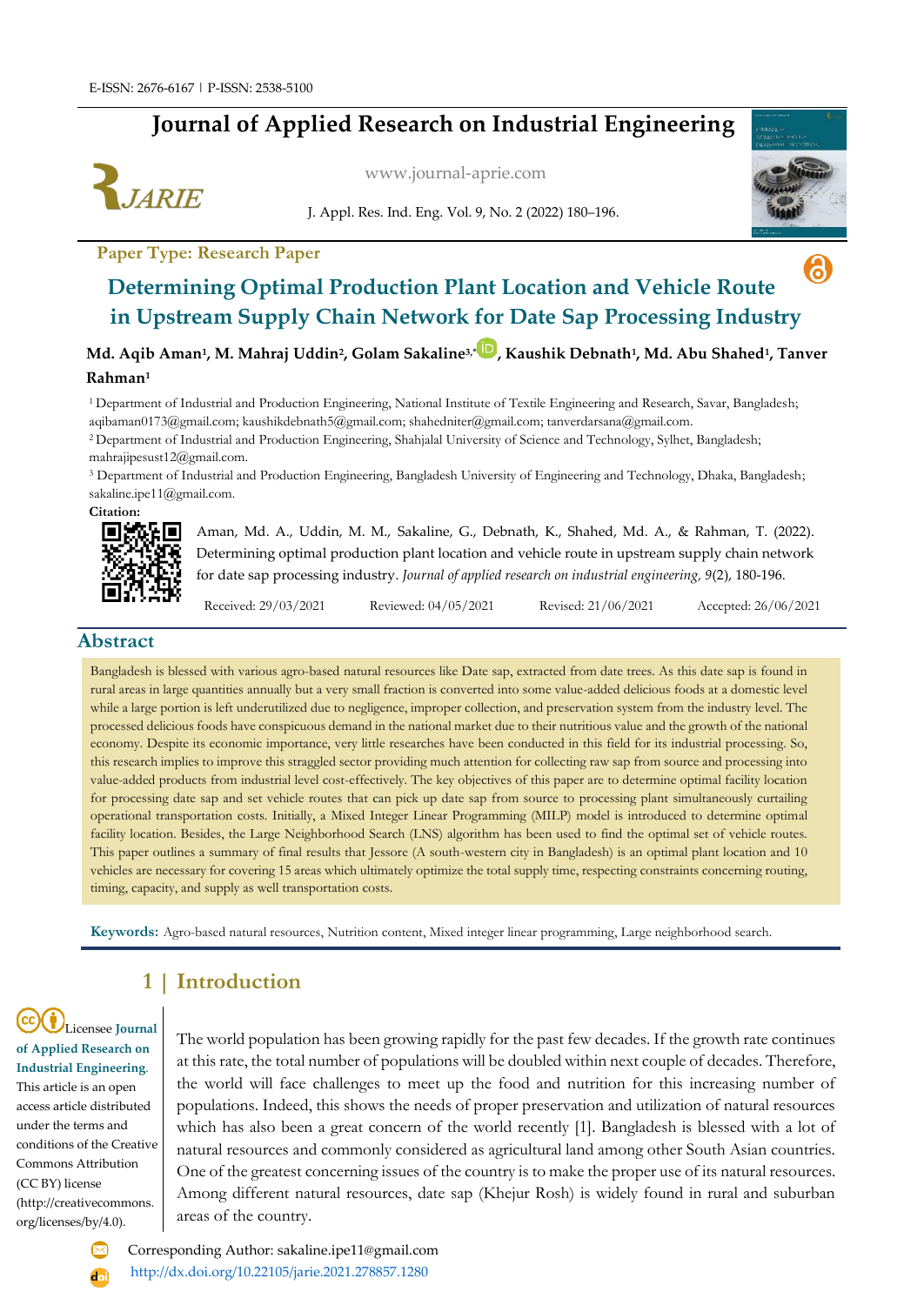

**181**

Date Sap is extracted from date palm trees during winter season specifically saying, December and January. It is also a popular drink among the Bangladeshi people of all ages. The sap is high in nutritious value as it contains natural sugar which can be used for various popular delicious foods for instance, Palm sugar, Date Jaggery and Rasgulla (a South Asian dessert). The sap can also be used as natural drugs for some common diseases like diabetes among the Bangladeshi general people. Moreover, this sap carries an economic value for many of the rural people. A particular group of people extract this natural sap from Palm trees and sell them in local markets which make a marginal profit for their livelihood. This also has a correlation with the pottery business as they need pitchers made of clay to market the sap from local to urban market. Despite its significant market value, this natural resource got little attention to our policy makers due to the lack of enough research.

So, this sector necessitates much more focus on the optimal strategic and operational decisions to manage and maintain the logistics efficiently since the profitability and economic value is intertwined with the proper distribution and transportation of goods. The improved efficiency of transportation of goods leads to a considerable savings to the ultimate costs and the competition in the rural economy [2] and [3]. As far as the optimal routes reduce cost and improve the service quality, the date sap collection and molasses: the final product of date sap, processing can be considered as Vehicle Routing Problem (VRP), which is indeed the generalized version of the Traveling Salesman Problem (TSP) [4]-[6]. Therefore, the transportation cost of a particular good incurs a significant portion of total cost. So, choosing an optimal date sap processing plant can decrease transportation costs by determining a set of required vehicles which is very important and that constitutes the main objective of this paper. To find out the objective, Mixed Integer Linear Programming (MILP) model has been implemented that enables the optimum plant location where the raw materials can easily be supplied and molasses be delivered to the market soon. Then, the total travelling cost i.e., total number of vehicles and total amount of distance is minimized while the customers' demands are met up sorting out the supply and demand constraints [2]. So, the whole supply chain policy can significantly change the traditional system of transportation and resource mobilization if the model is implemented establishing the optimum plant location which surely decreases the number of vehicles and increases the consumers' response at a larger scale.

## **2 | Literature Review**

Various research works have been studied to identify the possible scopes that can be utilized to fulfill our objectives. Goli and Malmir [7] developed an integer linear model for routing relief vehicles and using the covering tour approach with the aim of minimizing the last arrival time of vehicles to the damaged areas. Tirkolaee et al. [8] worked on a novel bi-objective MILP model proposed for Flow Shop Scheduling (FSS) with an outsourcing option and Just-in-Time (JIT) delivery in order to simultaneously minimize total cost of the production system and total energy consumption. Also, Tirkolaee et al. [9] applied a novel MILP model which is developed to formulate the sustainable Periodic Capacitated Arc Routing Problem (PCARP) for Municipal Solid Waste (MSW) management. Tirkolaee et al. [10] established a novel Multi-Objective MILP Model (MOMILP) for a Two-Echelon Green Capacitated Vehicle Routing Problem (2E-GCVRP) in which environmental issues and time windows constraints are considered for perishable products delivery phase. Another research of Tirkolaee et al. [11] addressed a novel model for the multitrip Green Capacitated Arc Routing Problem (G-CARP) to minimize total cost including the cost of generation and emission of greenhouse gases, the cost of vehicle usage and routing cost. Another study conducted on a novel mathematical model which is developed for robust PCARP considering multiple trips and drivers and crew's working time to study the uncertain nature of demand parameter by Tirkolaee et al. [12]. Yantong et al. [13] worked on the perishable food where they formulated the production inventory routing planning with an integrated MILP model where the food quality level was explicitly traced throughout the supply chain. Through implementation of VRP solution for developing the optimized trip number and vehicle can reduce the transportation cost. A recent detailed extensive work done by Erdoğan [14] which generated VRP Spreadsheet solver using depot and customer location, vehicle details and the most important costing of different routes and customer. Erdoğan [15] aimed to find out the optimize way to pick up and deliver product from depot to customer by using different types of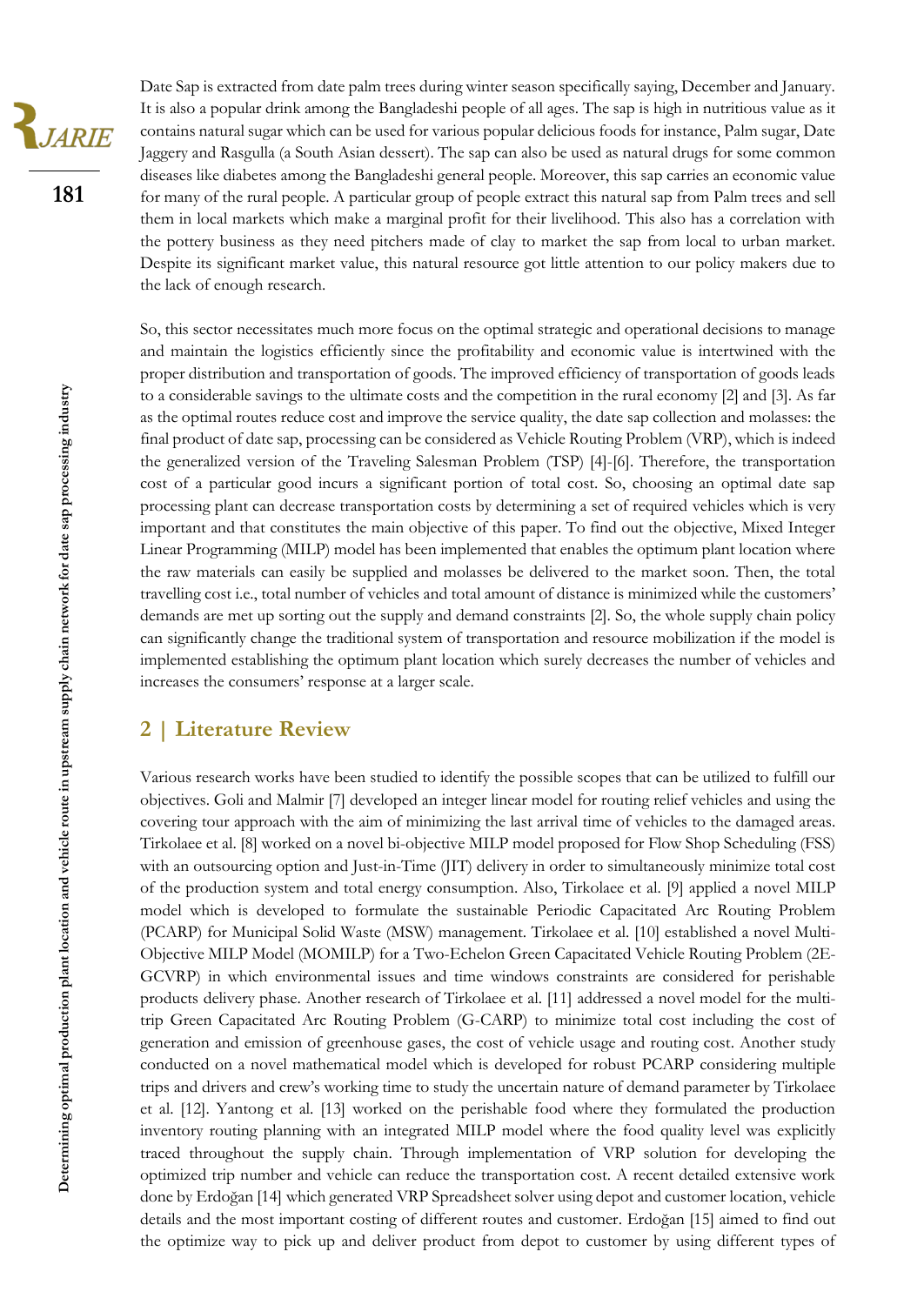analytical parameter and formula. Singamsetty and Thenepalle [3] researched on modelling an optimal route for the distribution chain of a rural LPG delivery system where they used CVRP for solving many challenging constraint. Hong [16] worked on VRP for Time Windows (VRPTW) based on an improved Large Neighborhood Search (LNS) algorithm for dynamic VRP with time windows. Musavi and Bozorgi-Amiri [17] findings and analysis on the perishable products like date molasses showed how a multi-objective sustainable hub location-scheduling problem developed sustainable supply chain solution in this date sector. Expósito et al. [18] exploited VRP with time windows to deal with milk collection. Also, Mei et al. [19] conducted a thesis on the modeling of milk-run VRP to minimize overall cost in the network.

*Table 1* summarizes the reviewed studies in order to demonstrate the research's uniqueness. After reviewing the current state of this field's literature research, MILP is used for choosing the optimum plant location from where the raw materials can be easily processed and finished date molasses products can easily be supplied to the domestic market alongside with VRP for developing a concrete solution for the agriculture (date) industry which eventually enhance the cost efficiency. To the best of our knowledge, very few research works are conducted to develop a comprehensive methodology of supply chain network optimization for the collection and conversion of this valuable natural resource. The proposed mathematical model is presented in the third section; the proposed solution method is introduced in the fourth section; the computational results from the implementation of the algorithm are presented in the fifth section; and finally, conclusions and recommendations for future work are presented in the sixth section.



#### **Table 1. Comparison table of recent relevant studies along with present study.**

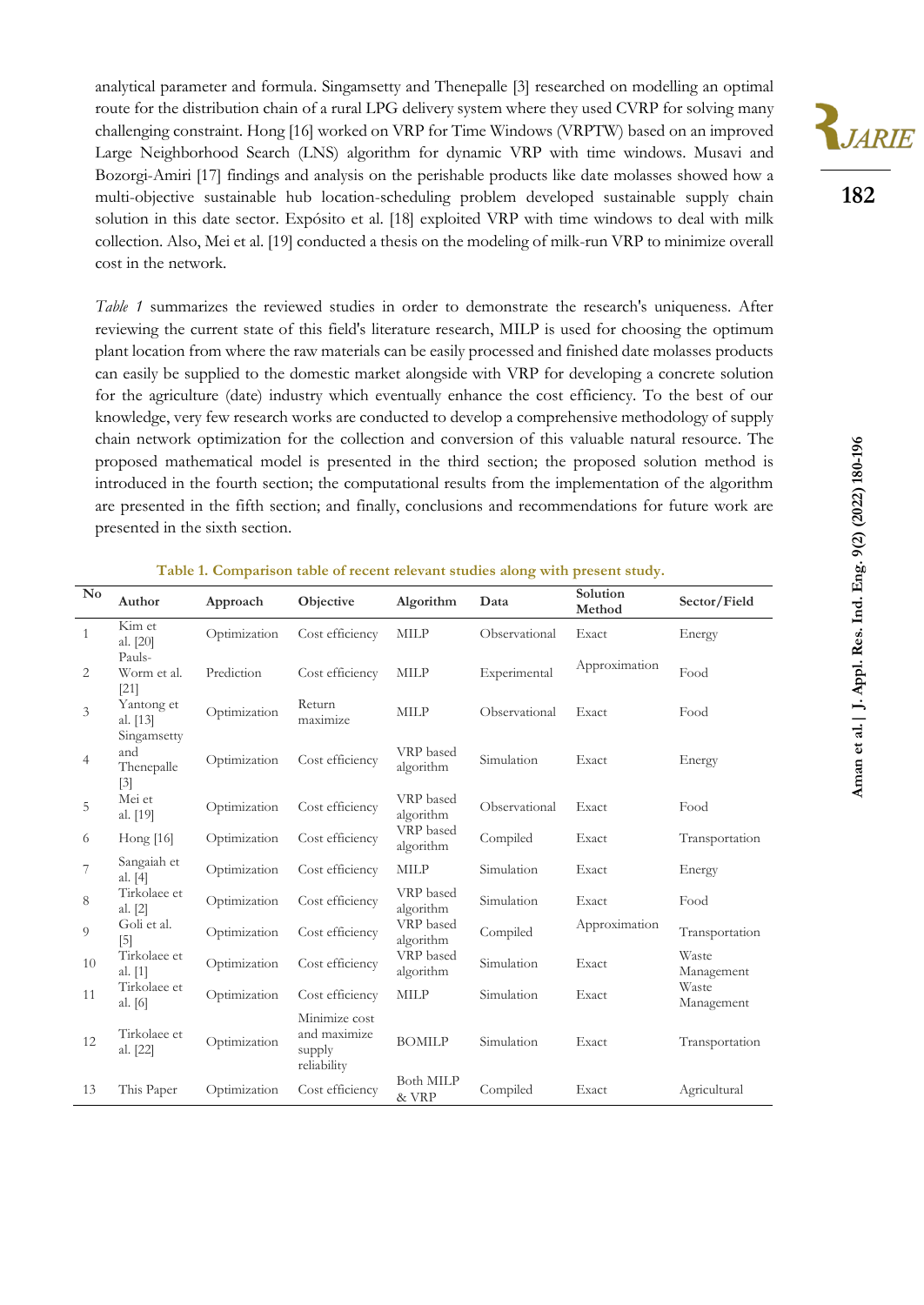### **3 | Problem Statement and Modeling**

**183**

**JARIE** 

In the date industry, there exists a common problem in the upstream network of supply chain as the production process and its associated distribution system is so much disorganized. Besides, a vehicle routing system is a must need in this industry for returning back the farmers from a huge chunk of loss. That's why maintaining this mixed model of centralized and decentralized system which eventually we can say as a hub and spoke model developed where raw materials of date industry, date sap will be routing in an optimal vehicle routing system and the cost of the transportation will be minimal. That's why a MILP is implemented to develop the most optimal transportation costing plant and the VRP which also helps to design the optimal vehicle routing system. Here in this VRP algorithm we applied Tucker-Zemlin sub tour elimination constraints which helps us to designing the optimal routing system where the truck number is reduced drastically and the process is more robust to apply in the date industry. So, in this process subtour is an arc tour of two point of a tour that start and return back to same point after visiting another single point. This process is helpful for only two point of a tour. But if there is more than two point, there occurred a long distance and time lengthy tour. Because of the tour will be start from the start point (0) to the second point (1) then back to start point (0) again. After doing this subtour it starts there another subtour from start point (0) to third point (2) and return back to start point (0) and continues in same process again and again for more tour point. So there anticipate subtour elimination process to eliminate this long-distance process and save times. In subtour elimination process the tour will be start from the start point (0) to second point (1) then second point (1) to third point (2) and it continues until the tour enter and leave every single point (0) of the total tour point. After visiting every point then it returns back to the start point [23]. To optimize this tour process there used subtour elimination process on the basis of the capacity of transportation vehicles capacity. In where, when the vehicle capacity is full by collecting raw material from different location point by mini subtour elimination process it will end up their first sub tour and start another subtour process in same mini subtour elimination process. Here the picturize form of four tour point of subtour, subtour elimination process, and the mini sub tour elimination process for the restriction of transportation vehicle capacity are given below:



**Fig. 1. Subtour elimination process.**

#### **3.1 | Assumptions**

- I. The data such as the pickup and delivery demands, number of vehicles, vehicle capacities and the distance between the delivery centers are predetermined.
- II. No split pickups, partial deliveries, and transshipments are allowed.
- III. No on the spot (instantaneous) pickups and deliveries are considered.
- IV. No restriction on overall distance (in units) travelled by any vehicle on any route.
- V. No restriction on the number of delivery centers served by any vehicle.

#### **3.2 | Model Formulation of MILP**

Under these assumptions, the sets, parameters and decision variables are the following:

#### **Sets.**

*i*: Distributional Warehouse Centers.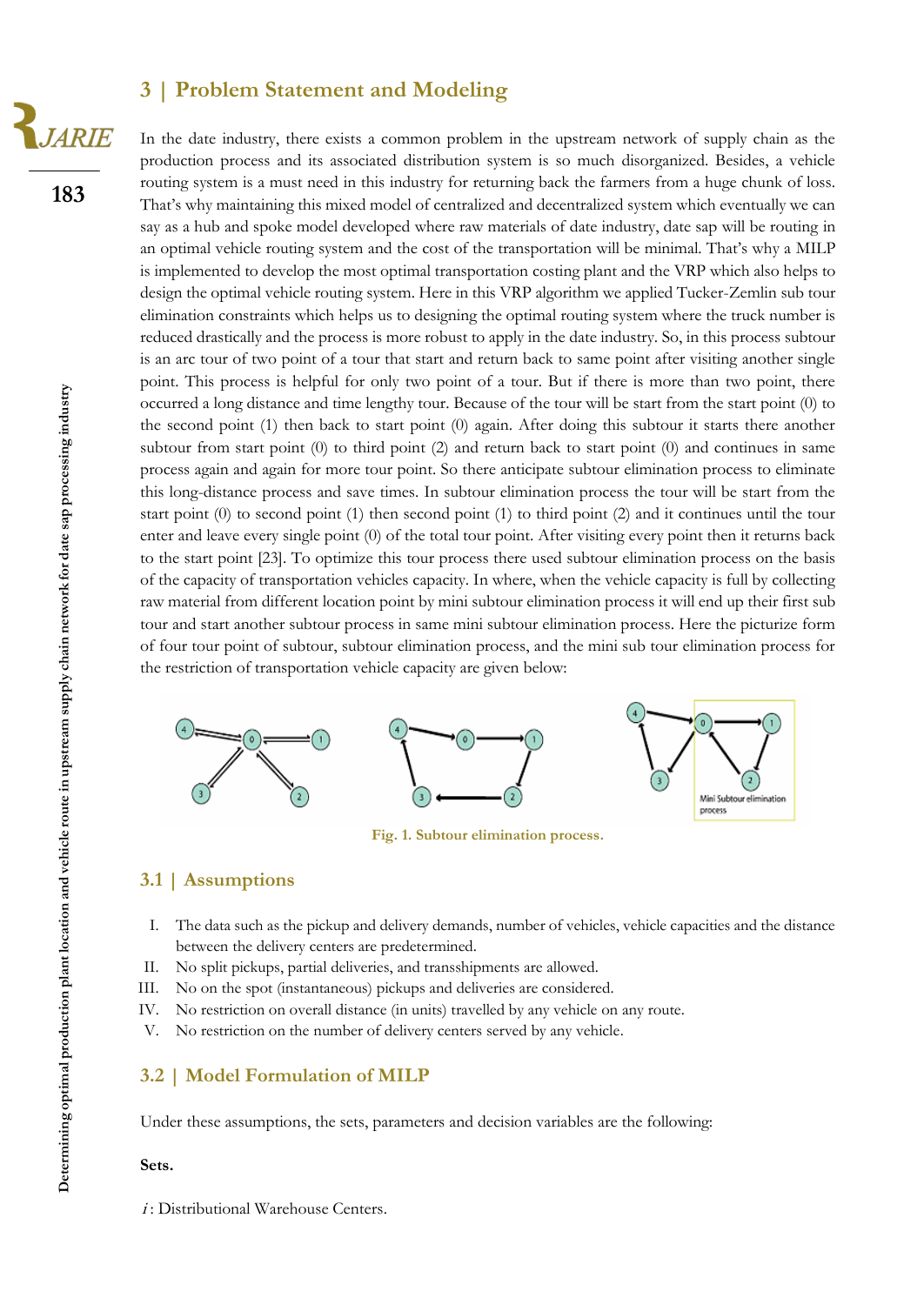#### **Parameters.**

| $X_{ii}$ : Flow from distributional warehouse centers to Plant Center j (units).                | 184                     |
|-------------------------------------------------------------------------------------------------|-------------------------|
| $S_i$ : Available supply from distributional warehouse centers <i>i</i> (units).                |                         |
| $D_i$ : Demand by Plant Center $j$ (units).                                                     |                         |
| $C_{ii}$ : Cost to serve Plant center <i>j</i> from distributional warehouse centers <i>i</i> . |                         |
| $f_i$ : Fixed cost for distributional warehouse center <i>i</i> .                               |                         |
| $P_{\text{min}}$ : Minimum number of Plant Center required to open.                             |                         |
| $P_{\text{max}}$ : Maximum number of Plant Center allowed to open.                              | ng. 9(2) (2022) 180-196 |
| $M$ : A really big number amongst the whole data sheet.                                         |                         |

### **Decision Variable.**

 $=\begin{cases} 1 \text{ if } \text{ distributional} \text{ warehouse centers is opened} \ 0 \text{ otherwise} \end{cases}$  $Y_i = \begin{cases} \n1 & \text{if} \quad \text{distribu} \\ \n0 & \text{otherwise}\n\end{cases}$ 

The proposed mathematical model is presented in the following:

#### **Objective Function.**

| Min $Z = \sum \sum C_{ij} X_{ij} + \sum f_i Y_i$ |  |
|--------------------------------------------------|--|
|                                                  |  |

subject to: 
$$
\sum_{j} X_{ij} \leq S_i,
$$
 (2)

$$
\sum_{i} X_{ij} \ge D_j \tag{3}
$$

$$
X_{ij} - M_{ij} Y_i \le 0,\tag{4}
$$

$$
\sum_{i} Y_{j} \ge P_{\min},\tag{5}
$$

$$
\sum_{i} Y_{i} \le P_{\text{max}} \tag{6}
$$

$$
X_{ij} \ge 0. \tag{7}
$$

Here first of all, the objective function of *Eq. (1)* determines the minimized transportation cost in the optimized route. Here, the first part,  $\sum_{i} \sum_{j} C_{ij} X_{ij}$  $C_{\mu}X_{\mu}$  denotes the variable cost of the transportation system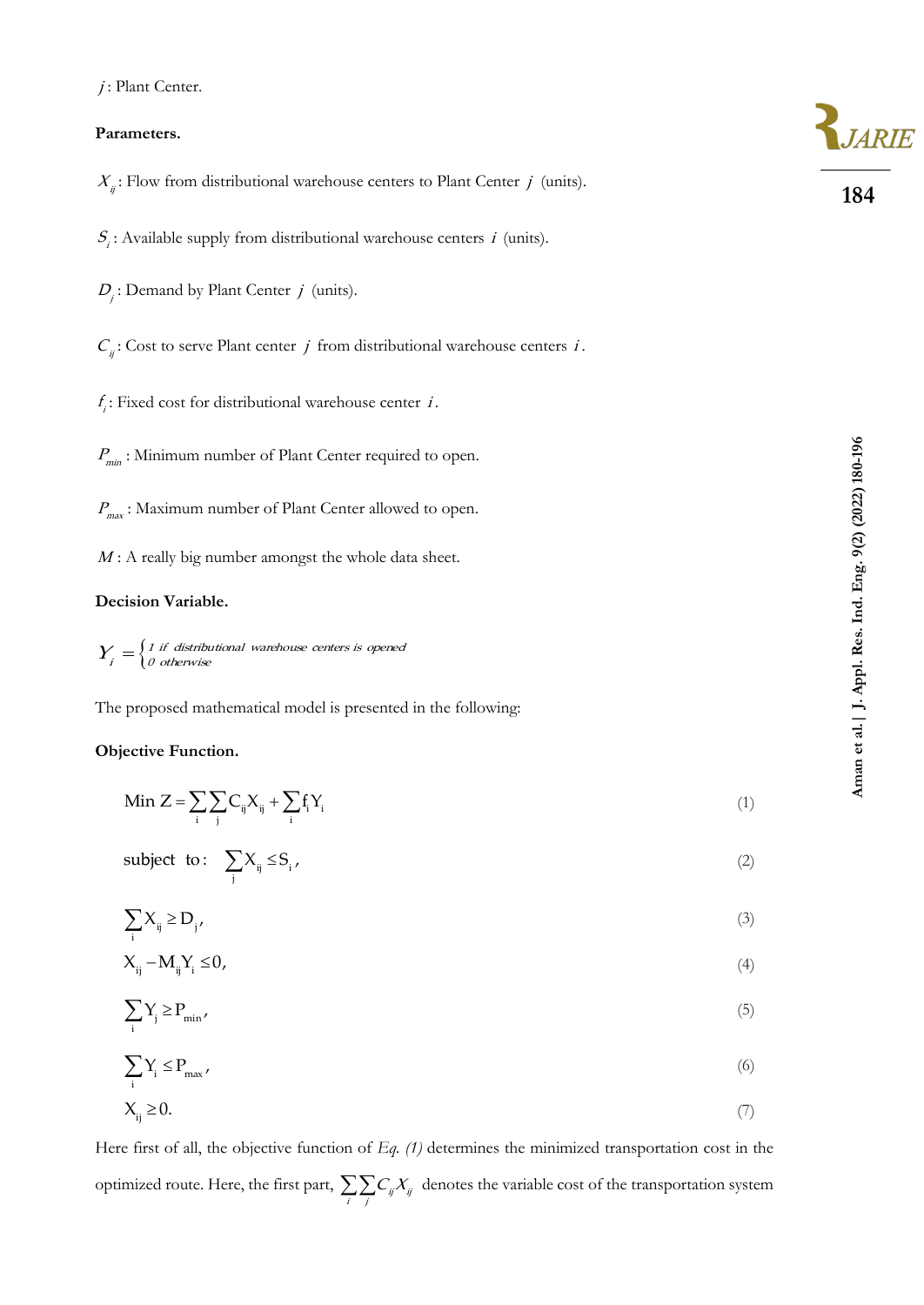**185**

and the second part which is  $\sum_i f_i Y_i$  $f_i Y_i$  denotes the fixed cost in this transportation system. *Eq.* (2) shows that the available supply from distributional warehouse centers  $i$  (units), must need to be greater than overall flow from all the distributional warehouse centers *i* to plant Center *j*. From *Constraint* (3), it clearly indicates that the demand by Plant Center  $j$  (units), must need to be equivalent with overall flow from all the distributional warehouse centers *i* to Plant Center *j*. Here, the binary linking *Constraint* (4) means that it satisfies all the constraints and the area has got the eligibility for being determined as an optimum production plant where transportation cost will be very low. *Constraints (5)* and *(6)* work on determining only one production plant which will satisfy all other limitations. *Eq. (7)* shows that all flows must need to be greater than zero as it can't be roaming with zero resources in it or it can't be negative.

#### **3.3 | Model Formulation of VRP**

Under these assumptions, the sets, parameters and decision variables are the following:

#### **Sets.**

 $V_p$ : The depots.

 $V_c$ : The customers

 $V = V_D \cup V_C$ .

 $V_M \subseteq V_C$ : The set of customers that must be visited.

 $G = (V, A)$ : The complete directed network on which we will solve the VRP.

 $i \in V_c$  as  $p_i$ : The profit of servicing a customer.

 $q_i$ : The pickup service amount for the customer.

 $\hat{q}_i$ : The delivery service amount.

 $s_i$ : The service time required by the customer.

 $\lfloor a_i, b_i \rfloor$ : The time interval for the customer (note that there is also a time interval for each depot vertex).

 $K$ : The set of vehicles.

 $k \in K$ : Each vehicle which is the element of set of vehicles K.

 $k \in$  $o^k \in V_p$ : The origin depot of the vehicle.

 $\tau^k$ : The work starts time of the vehicle.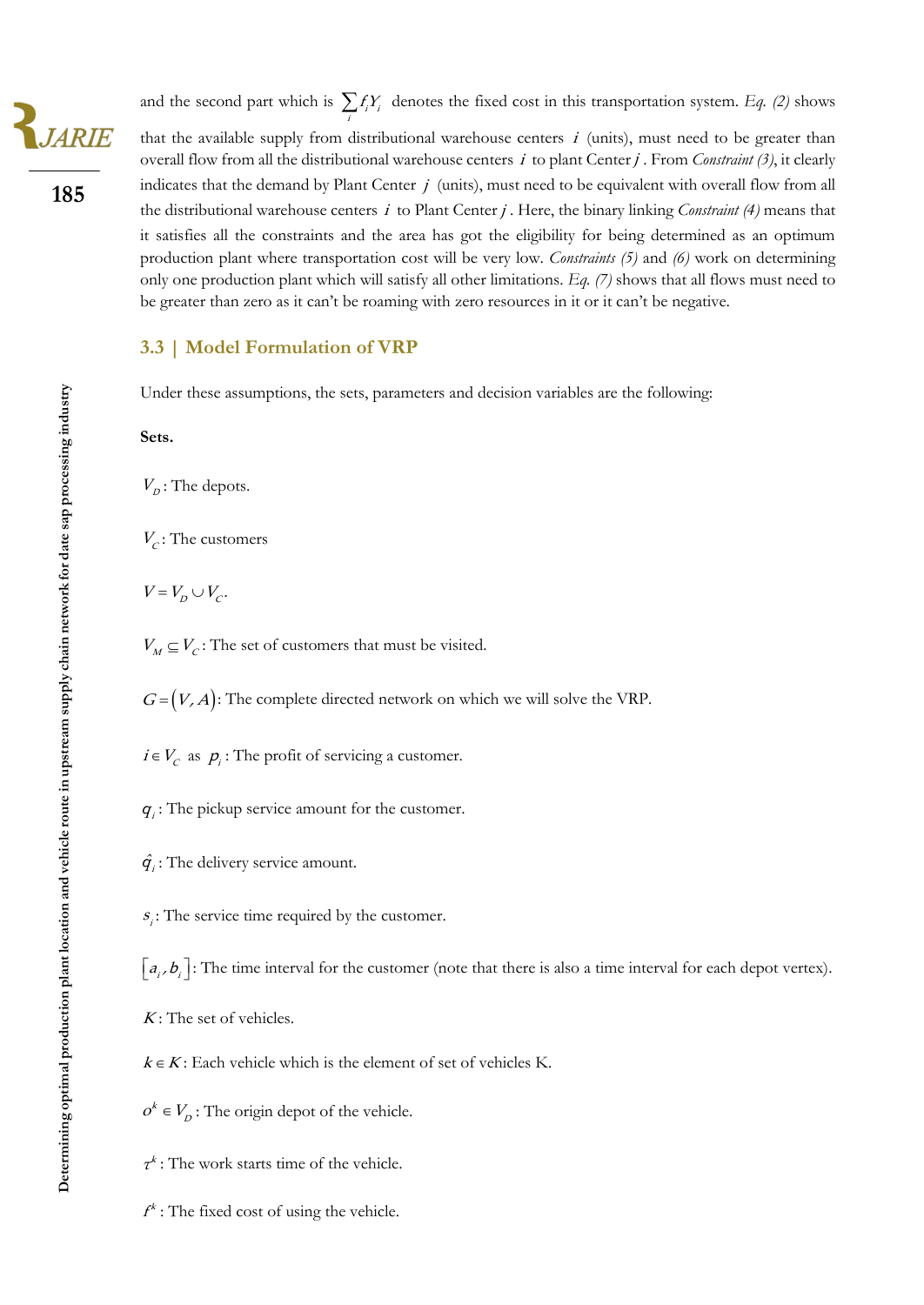$Q^k$ : The capacity of the vehicle.

 $D<sup>k</sup>$ : The distance limits.

 $\hat{D}^k$ : The driving time limit.

 $W^k$ : The working time limits.

 $r^k$ : The return depot of the vehicle.

#### **Parameters.**

 $d_{ij}$ : Distance associated with each arc  $(i, j) \in A$ .

ij  $\hat{d}_n$ : Driving duration associated with each arc  $(i, j) \in A$ .

k  $c_{ij}^k$ : Travel cost for each vehicle  $k \in K$  on arc  $(i, j)$ .

 $w_{ij}^k$ : The amount of the pickup commodity and carried by vehicle k on arc  $(i, j)$ .

k  $z_{ij}^k$ : The delivery commodity carried by vehicle  $k$  on arc  $(i, j)$ .

k  $t_i^k$ : The time at which vehicle k arrives at vertex i.

 $v_i$ : The amount of violation of the time window of vertex *i*.

#### **Decision Variables.**

 $\varOmega\!=\!\!\left\{\begin{array}{l} \!\!\!1 \text{ if the vehicles have to return to their specified return depots}\ \!\!\!0 \text{ otherwise} \end{array}\right.$ 

 $=\begin{cases} 1 \text{ if there is a backhaul constraint} \\ 0 \text{ otherwise} \end{cases}$  $\beta = \begin{cases} 1 & \text{if there is} \\ 0 & \text{otherwise} \end{cases}$ 

 $\Theta$  =  $\left\{ \begin{matrix} 1 \text{ if the time windows can be violated at the cost of a penalty } \Pi \text{ per unit time} \ 0 \text{ otherwise} \end{matrix} \right.$  $=\begin{cases} 1 \text{ if } \text{ vehiclektraverses are } (i, j) \\ 0 \text{ otherwise} \end{cases}$ <sup>0</sup> otherwise  $X_{ij}^k = \begin{cases} 1 \text{ if vehiclektraverses arc } (i, j) \\ 0 \text{ otherwise} \end{cases}$ 

 $\frac{k}{i} = \begin{cases} 1 \text{ if vehiclekvisits and serves vertex} \\ 0 \text{ otherwise} \end{cases}$  $y_i^n = \begin{cases} 1 & \text{if } i \neq 0 \\ 0 & \text{otherwise} \end{cases}$ 

The proposed mathematical model is presented in the following:

#### **Objective Function.**

$$
\begin{aligned}\n\text{Max} \quad & \sum_{i \in V_C} \sum_{k \in K} p_i y_i^k - \sum_{(i,j) \in A} \sum_{k \in K} c_{ij}^k x_{ij}^k - \sum_{j \in V_C} \sum_{k \in K} f^k x_{\sigma^k, j}^k - \prod_{i \in V} v_i\n\end{aligned}\n\tag{8}
$$



**186**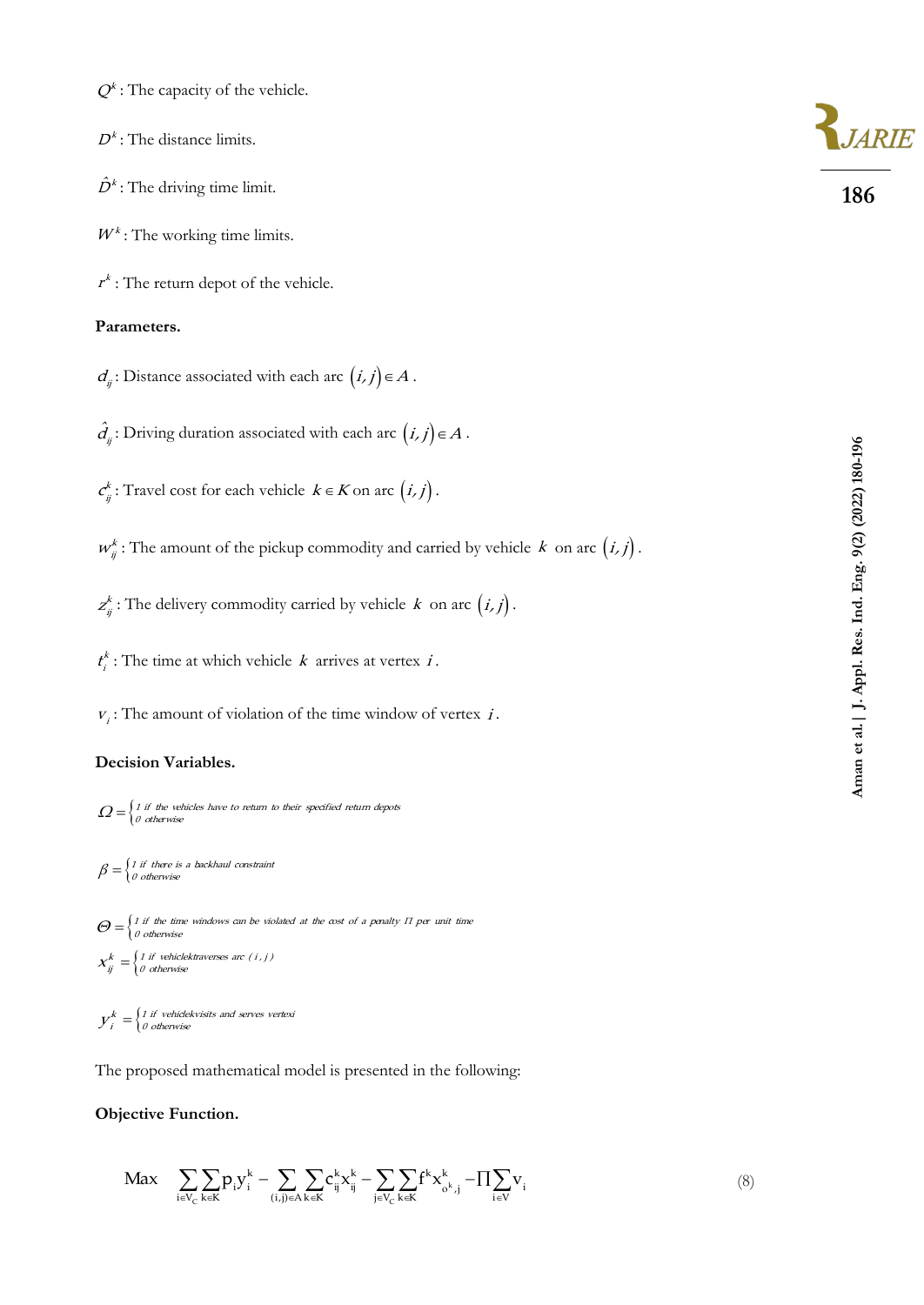|                                                                    | subject to $\sum_{i} y_i^k = 1$ , $\forall i \in V_M$                                                                                                |
|--------------------------------------------------------------------|------------------------------------------------------------------------------------------------------------------------------------------------------|
| <b>IARIE</b><br>187                                                | $\sum y_i^k \leq 1 \; , \qquad \forall i \in V_{\text{C}} \setminus V_{\text{M}}$                                                                    |
|                                                                    | $\sum_{j \in V \backslash \{i\}} x_{ij}^k \leq \sum_{j \in V \backslash \{i\}} x_{ji}^k\,, \qquad \forall j \in V_{_C}, k \in K$                     |
|                                                                    | $\sum_{p\in S, \alpha\in V\backslash S} x_{pq}^k \geq y_i^k$ , $\forall i \in V_c, k \in K, S \subset V: o^k \in S, i \in V \setminus S$             |
|                                                                    | $\sum_{p\in S, \alpha\in V\backslash S} x^k_{pq} \geq \Omega y^k_i, \qquad \forall i\in V_C, k\in K, S\subset V: i\in S, r^k\in V\setminus S$        |
|                                                                    | $\sum_{i\in V} x_{o^k,j}^k \leq 1, \qquad \forall k \in K$                                                                                           |
|                                                                    | $\sum_{i} x_{ij}^k \le 1 - \beta$ , $\forall (i, j) \in A : q_i > 0$ and $\hat{q}_j > 0$                                                             |
| upstream supply chain network for date sap processing industry     | $\sum_{i \in V \setminus \{i\}} w_{ij}^k - \sum_{i \in V \setminus \{i\}} w_{ij}^k = q_i y_i^k, \qquad \forall i \in V_{\text{C}}, k \in K$          |
|                                                                    | $\sum_{i \in V_c} w_{i,r^k}^k = \sum_{i \in V_-} q_j y_j^k , \quad \forall k \in K$                                                                  |
|                                                                    | $\sum_{i \in V \setminus \{i\}} z_{ji}^k - \sum_{i \in V \setminus \{i\}} z_{ij}^k = \hat{q}_i y_i^k, \qquad \forall i \in V_{\mathcal{C}}, k \in K$ |
|                                                                    | $\sum_{i \in V} z_{o^k, j}^k = \sum_{i \in V} \hat{q}_j y_j^k, \quad \forall k \in K$                                                                |
|                                                                    | $t_i^k + (\hat{d}_{ii} + s_i)x_{ii}^k - W^k(1 - x_{ii}^k) \le t_i^k, \qquad \forall (i, j) \in A : j \in V_c, k \in K$                               |
|                                                                    | $a_i \leq t_i^k \leq b_i - s_i + v_i$ , $\forall i \in V_c$ , $k \in K$                                                                              |
|                                                                    | $v_i \leq M.\Theta$ , $\forall i \in V_c$                                                                                                            |
|                                                                    | $t_{k}^{k} = \tau^{k}$ , $\forall k \in K$                                                                                                           |
|                                                                    | $t_i^k + (s_i + \hat{d}_{ij})x_{i,r^k}^k \le b_{r^k} + v_{r^k} + M(1-\Omega), \quad \forall (i,j) \in A : i \in V_C, k \in K$                        |
|                                                                    | $w_{ii}^k + z_{ii}^k \le Q^k$ , $\forall (i, j) \in A, k \in K$                                                                                      |
| Determining optimal production plant location and vehicle route in | $\sum_{(i,j)\in A} d_{ij} x_{ij}^k \leq D^k, \qquad \forall (i,j)\in A, k\in K$                                                                      |
|                                                                    | $\sum_{(i,j)\in A}\hat{d}_{ij}x_{ij}^{k}\leq \hat{D}^{k},\qquad \forall (i,j)\in A, k\in K$                                                          |
|                                                                    | $\sum_{i \in V_c} s_i y_i^k + \sum_{(i,j) \in A} \hat{d}_{ij} x_{ij}^k \leq W^k, \qquad \forall (i,j) \in A, k \in K$                                |
|                                                                    | $x_{_{\textup{ii}}}^{_{\textup{k}}}\!\in\!\left\{0,1\right\}, \qquad \forall (i,j)\!\in\!A, k\!\in\!K$                                               |

 $(9)$ 

(10 )

(11 )

 $(12)$ 

(1 3 )

(14)

(15 )

(16 )

(17 )

(18 )

(19 )

(20 )

(21 )

(22 )

(23 )

(24)

(25 )

(26 )

(27 )

(28 )

(29 )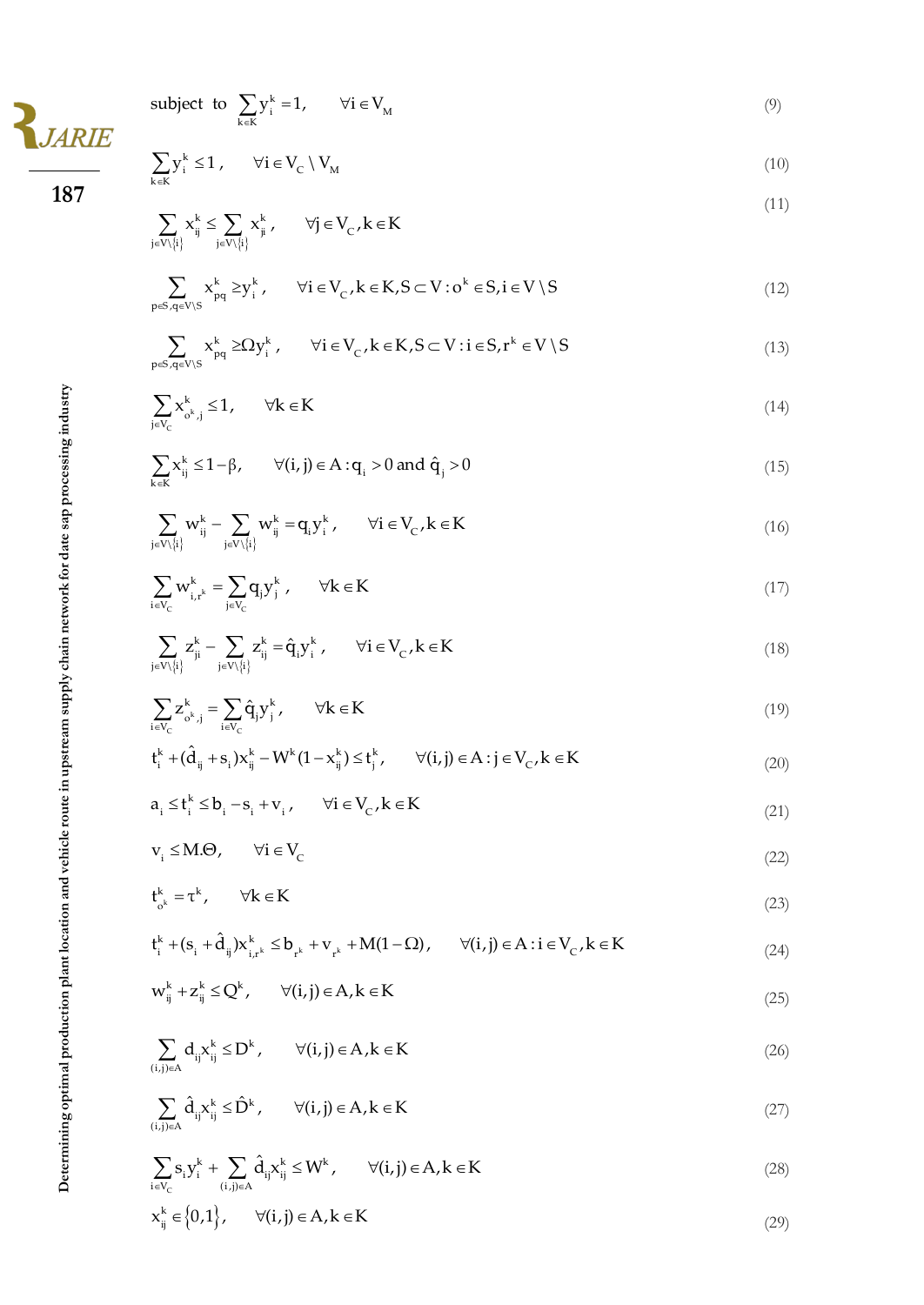$$
y_i^k \in \{0, 1\}, \qquad \forall i \in V_c, k \in K
$$
\n
$$
(30)
$$

$$
v_i \ge 0, \quad \forall i \in V_C
$$
\n
$$
(31)
$$

$$
w_{ij}^{k} \ge 0, \qquad \forall (i,j) \in A, k \in K
$$
\n
$$
(32)
$$

$$
z_{ij}^{k} \ge 0, \qquad \forall (i,j) \in A, k \in K.
$$

The objective *Eq. (8)* maximizes the total profit collected minus the travel cost of vehicles, fixed cost of using vehicles, and the penalty for violating time windows. We first state the constraints set the visit rules for the customers by the vehicles. *Constraint (9)* ensures that every customer is visited at most once and *Constraint (10)* enforces a visit to the customers that must be visited. *Constraint Set (11)* is a weak form of the well-known flow conservation constraints, which require an inflow if there is an outflow, and accommodates the VRP variants in which the vehicle does not have to return to its depot. *Constraint (12)* provides the connectivity between the origin depot of vehicle k and the customers visited by this vehicle, and *Constraint (13)* dictates the vehicle to return to its depot if it is required to. *Constraint (14)* state that each vehicle can be used at most once, whereas the backhaul constraint is enforced by *Constraint (15)*. Next, we present the constraints that set the customer requirements. The flow conservation for the pickup commodity is provided by *Constraints (16)* and *(17)*. Similarly, the flow conservation for the delivery commodity is provided by *Constraints (18)* and *(19)*. *Constraint (20)* is formulated based on the Miller-Tucker-Zemlin subtour elimination constraints [23] and provide the framework for the time windows. The lower and upper limits of the time window for each customer, and the variable to account for violation are stated in *Constraints (21)* and *(22)*. The final set of constraints state the restrictions related to vehicles. *Constraints (23)* and *(24)* set the start of the working time for vehicle k, and ensures that the vehicle returns to its depot on time if it is required to*. Constraint (25)* prohibit the violation of the vehicle capacities. *Constraints (26), (27),* and *(28)* state the distance, driving time, and working time limits for each vehicle, respectively. Finally, *Constraints (29)* to *(33)* are integrality and non-negativity constraints.

## **4 | Proposed Solution Method**

First of all, here we developed route costing from the data. Then we worked on MILP which helped us to develop the optimized plant. The plant will optimize transportation costs and reduce the truck number. So, that the process will be more robust under many conditions. Besides, the development of the VRP solution helped us to develop the optimized route with minimal vehicle numbers which will eventually increase average working time, load per vehicle, distance traveled.

#### **4.1 | Route Costing**

Here, with the help of the world logistics index and the distance of each trip, we calculated the route costing. Here firstly, we developed the distance table and the variable cost table separately. Performing multiplication from both data tables, we develop the cost matrix for different location tables which eventually helps us in developing the MILP model and VRP solution in this paper.

**188**

JARIE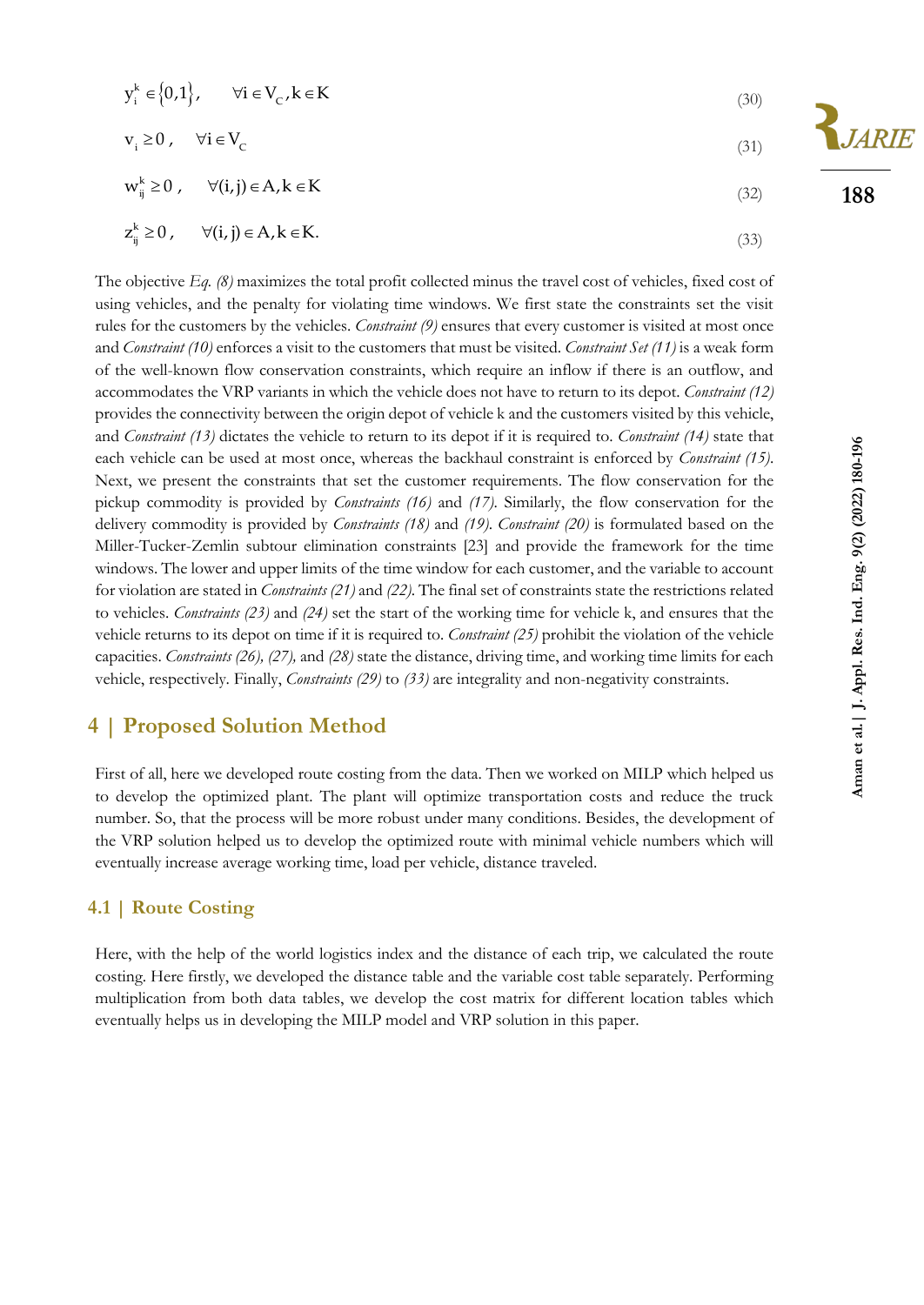#### **4.2 | Flow Diagram of MILP Model for this Paper**







**Fig. 2. Flow diagram of MILP algorithm.**

In the above diagram, we worked on all the problems in Microsoft Excel where we used Open Solver addin. Open Solver is an Excel VBA add-in that extends Excel's built-in Solver with more powerful solvers. It is open-source software. It helped by a built-in visualizer that highlights the model's decision variable, objective, and constraints directly on the spreadsheet. It has a fast quick-solve mode that makes it much faster to resolve our model after making changes [24] and [25].

Here we used according to the flow diagram in the following steps as described below:

**Step 1.** Here we worked on inputting the data of plant, warehouse, demand, variable cost, and distance. In this MILP model this input data helps the model to configuring the optimal production plant through the quantity of input data.

**Step 2.** In this second step, we worked on constraint data of this MILP model which helped us to find the optimal production plant under the bindings of the conditions of constraint data. Here mainly, we used three types of constraints. They are supply constraint, demand constraint, and linking constraint. The supply constraint works on the available supply which is provided by each warehouse, the demand constraint works on the demand fulfilling capacity of the plant and the linking constraint works on the binary decision making which helps us in choosing the optimal production plant.

**Step 3.** Here, we worked on the construction of the solver. In the solver construction method, we firstly set the objective function and select it for the MILP solution. Then we set the constraint data in the solver console. Finally, we used the simplex linear programming solving method for developing the solution of this MILP model.

**Step 4.** In this final process, the solver console works on solving solver construction. It finally develops and finds out the optimum production plant for this paper.

#### **4.3 | VRP Implementation**

We have used an add-in in Microsoft Excel, which is named "VRP Spreadsheet Solver". This add-in can easily solve VRP with the following flow chart diagram. Developing a VRP solver with the solution algorithm named LNS is a challenging task. The required travel distance and duration data have to be repeatedly retrieved from a Geographical Information System (GIS) and also need to put the input of recurring cost of vehicle transportation with the help of local areas transportation cost special through knowledge and expertise. Then this solver engaged their calculation and computed the best-optimized vehicle routes with demonstrating visualization too. The recent detailed extensive paper has generated for comfortable use of the VRP Spreadsheet solver using depot and customer location, vehicle details, and the most important costing of different routes and customer which can be found in [14].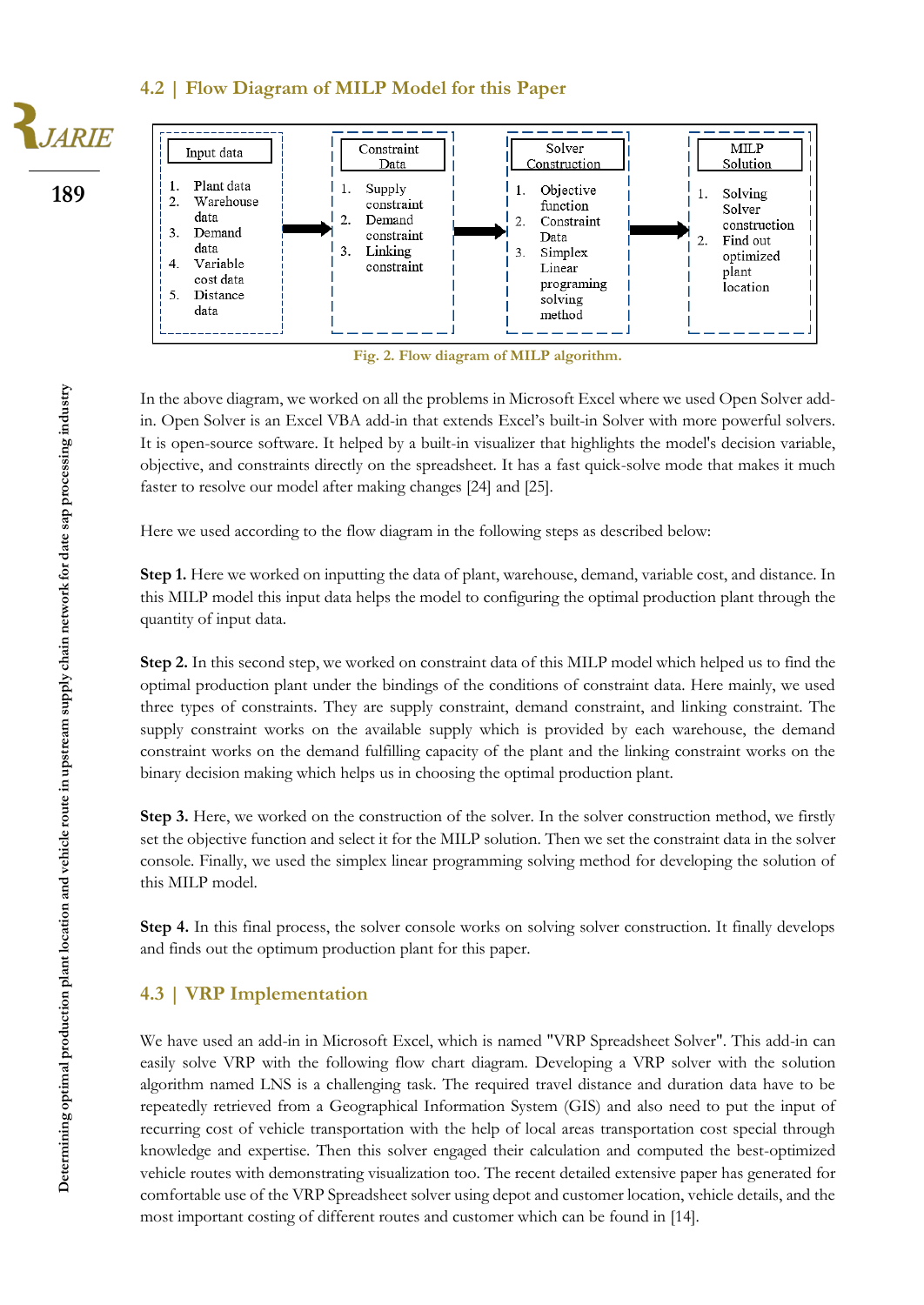Steps for implementation of VRP solution using VRP Spreadsheet Solver are:

**Step 1.** Inputting data on the VRP solver console sheet.

Opening of the VRP Spreadsheet solver add-in in Microsoft excel and input the number of depots, number of customers, vehicles types, the solution type including Bing map trial key by getting from "Bing maps" at https://www.bingmapsportal.com (accessed 30 September 2020) to use GIS service in VRP Solver console sheet is developed in this first sheet of solver console [26].

**Step 2.** Establishing locations on the location sheet.

Setting up location sheet from location menu and input the location name of depot and customer and populate them by using GIS web service to get the coordinates (latitude and longitude) of those input locations where we need to input the service time and the time window of the vehicles, CPU time limit (seconds) for better viewing the distance in the next step.

**Step 3.** Generating distance on the distance sheet.

Setting up a distance sheet from the distance menu and populate the distance from one location to another besides with the depot using GIS web service is the most important thing in this third step.

**Step 4.** Configuring vehicles on the vehicle sheet.

Setting up the vehicle sheet from the vehicles menu and input the vehicle type, vehicle number, drive distance limit, driving time, the time window of the vehicle, and the return depot location is very necessary for configuring the features related to the vehicles.

**Step 5.** Developing solution on the solution sheet.

Setting up the solution sheet from the Solution menu is the main task. Here, mainly watching which vehicles perform in which area and also knowing the number of loads is being placed from one location to another in this optimized way are the important data that helps in the next stage.

**Step 6.** Visualizing map on the visualization sheet.

Setting up the visualization sheet from the Visualization menu to see to visualization map of the trips is the main work in this step. Here we can see the whole map based on the solution sheet developed in the previous step. The routes of vehicles and the whole vehicle distribution can be shown easily in the map on this visualization sheet.

**Step 7.** Engaging VRP Spreadsheet Solver with the solution sheet.

Engaging VRP Spreadsheet Solver from the solver menu to find the outcome result of the trip number and the trip time in the solution sheet is the last important task that helps the LNS algorithm for developing the solution sheet. Here the result of the VRP Spreadsheet Solver gives the result in Vehicles trip services with the help of vehicle time window, drive limit, vehicle capacity. This result can be counted as a trip and also, working with the trip distance, vehicle information is important for generating the result.

#### **4.4 | Sensitivity Analysis**

Finally, through this sensitivity analysis, we tried to show the comparison of two scenarios of traditional supply chain upstream system of date industry and newly developed supply chain upstream system where

**190**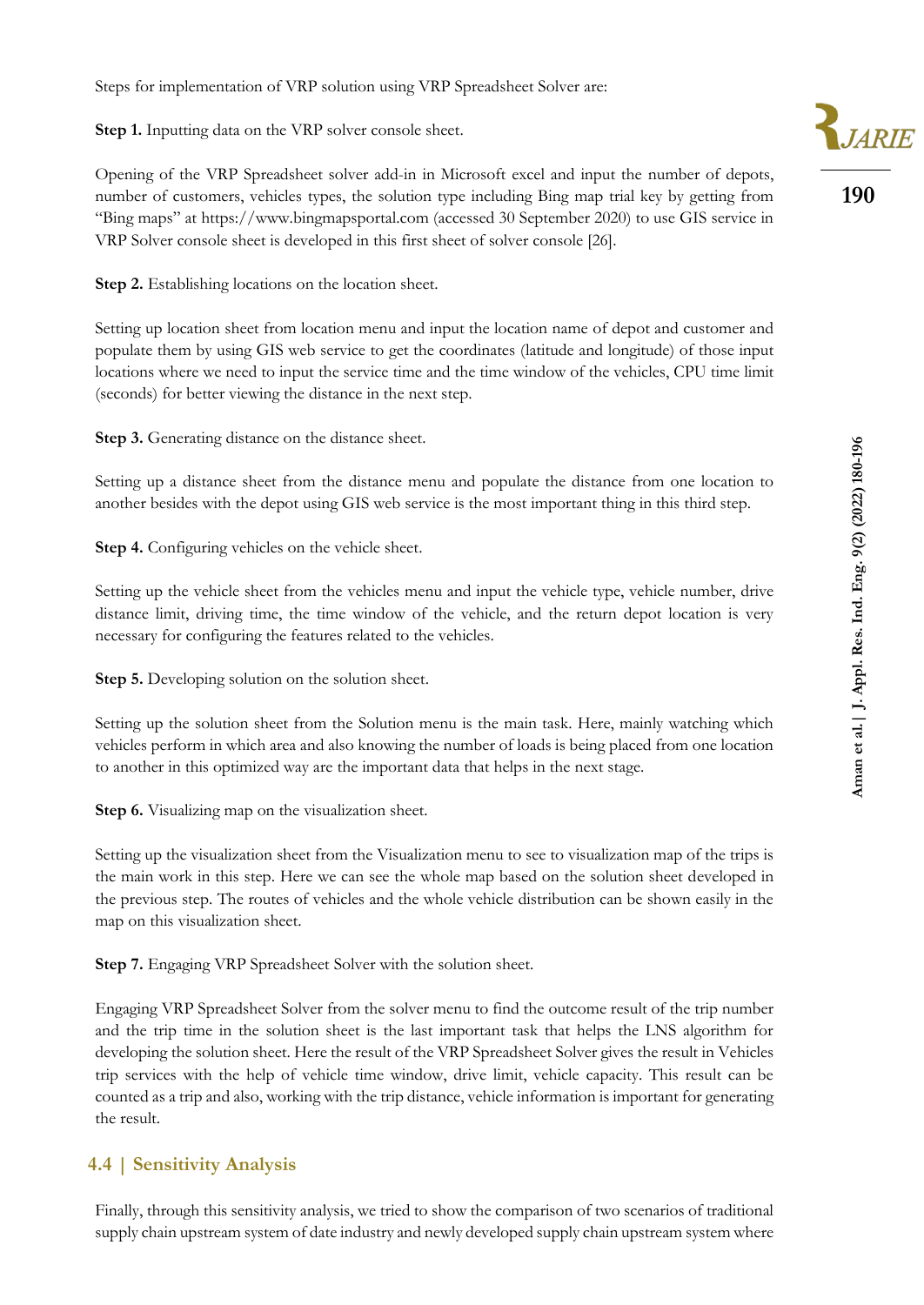**191**

we showed the percentage-based computational result through a tornado chart which easily shows how a drastically changing supply chain upstream system will perform both from increasing profitability to reducing cost in date sap industry.



**Fig. 3. VRP flowchart in Excel.**

# **5 | Computational Results**

#### **5.1 | Route Costing**

Firstly, the distances from each and every warehouse to other warehouse are calculated. Distances are generated from Microsoft Bing Maps and costing calculations are performed based on it. From the "World Logistics Index 2018", we get that the cost per kilometer in every transportation per kilometer is \$0.06 [17]. The generated route cost based on distances from each and every distributional warehouse region to other distributional warehouse region of Bangladesh is given below: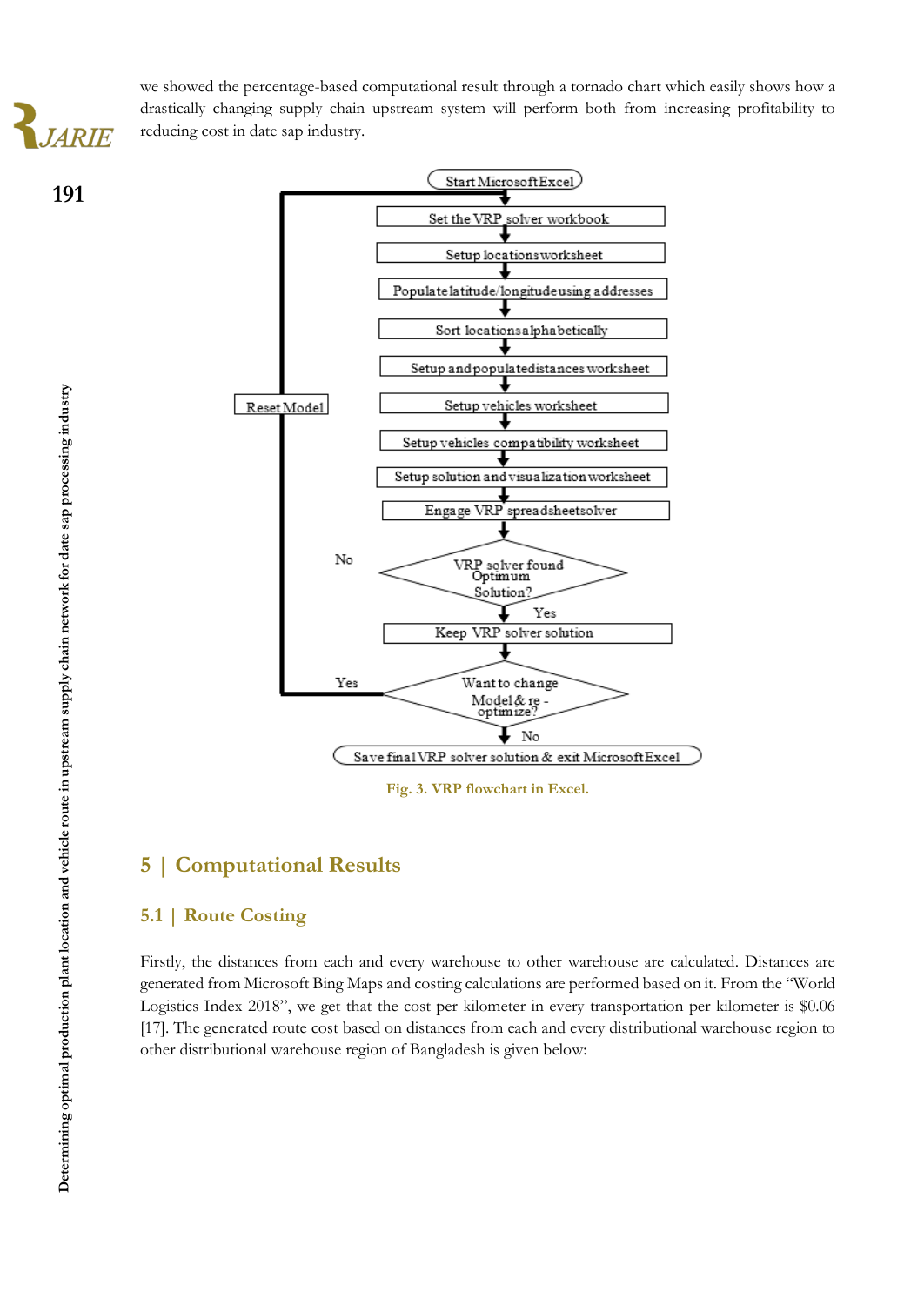**Table 2. Cost matrix for different locations.**

| Cost       | Depot-<br>JES | <b>KHU</b> | <b>FAR</b> | <b>KUS</b> | $\mathbf{NAT}$ | RAJ  | <b>BAR</b> | VAL  | GAZ  | <b>CHU</b> | JEN  | <b>MEH</b> | <b>MAG</b> | <b>MAD</b> | <b>NOA</b> | <i><b>IARIE</b></i> |
|------------|---------------|------------|------------|------------|----------------|------|------------|------|------|------------|------|------------|------------|------------|------------|---------------------|
| Depot-JES  |               |            |            |            |                |      |            |      |      |            |      |            |            |            |            |                     |
| KHU        | 3.5           |            |            |            |                |      |            |      |      |            |      |            |            |            |            | 192                 |
| FAR        | 7.8           | 11.2       |            |            |                |      |            |      |      |            |      |            |            |            |            |                     |
| <b>KUS</b> | 6.6           | 10.1       | 9.1        |            |                |      |            |      |      |            |      |            |            |            |            |                     |
| <b>NAT</b> | 11.0          | 14.4       | 13.4       | 4.4        |                |      |            |      |      |            |      |            |            |            |            |                     |
| <b>RAJ</b> | 13.3          | 16.7       | 15.7       | 6.6        | 2.3            |      |            |      |      |            |      |            |            |            |            |                     |
| BAR        | 10.7          | 7.3        | 7.5        | 16.6       | 21.0           | 23.2 |            |      |      |            |      |            |            |            |            |                     |
| VAL        | 16.0          | 19.4       | 8.1        | 17.2       | 21.6           | 23.8 | 14.0       |      |      |            |      |            |            |            |            |                     |
| GAZ        | 14.6          | 18.0       | 6.8        | 15.8       | 20.2           | 22.5 | 12.6       | 2.1  |      |            |      |            |            |            |            |                     |
| <b>CHU</b> | 4.4           | 7.8        | 8.8        | 7.7        | 12.0           | 14.3 | 15.1       | 17.0 | 15.6 |            |      |            |            |            |            |                     |
| JEN        | 3.8           | 7.2        | 6.2        | 5.1        | 9.4            | 11.7 | 13.8       | 14.4 | 13.0 | 4.7        |      |            |            |            |            |                     |
| <b>MEH</b> | 6.6           | 10.0       | 9.0        | 2.7        | 7.0            | 9.3  | 16.6       | 17.2 | 15.8 | 2.0        | 2.8  |            |            |            |            |                     |
| MAG        | 2.8           | 6.2        | 5.2        | 3.9        | 8.2            | 10.5 | 12.7       | 13.3 | 12.0 | 3.8        | 1.2  | 4.0        |            |            |            |                     |
| <b>MAD</b> | 12.0          | 10.6       | 4.1        | 13.2       | 17.6           | 19.8 | 3.4        | 10.6 | 9.2  | 13.0       | 10.4 | 13.2       | 9.3        |            |            |                     |
| <b>NOA</b> | 40.0          | 43.5       | 32.2       | 41.3       | 31.8           | 34.1 | 38.0       | 25.6 | 26.2 | 42.2       | 38.5 | 41.3       | 37.4       | 34.6       |            |                     |

#### **5.2 | Implementation of MILP**

MILP has been applied for choosing best production plant amongst 15 distributional warehouse regions. We have developed the MILP solution in the Microsoft Excel software.

|  |  |  | Table 3. MILP solution with regional demands. |
|--|--|--|-----------------------------------------------|
|  |  |  |                                               |

| Decision      | Depot-<br><b>Jessore</b> | Khulna   | Faridpur | Kustia    | <b>Natore</b> | Total<br>Demand | <b>Binary</b> |
|---------------|--------------------------|----------|----------|-----------|---------------|-----------------|---------------|
|               | 73.9                     | 22.2.    | 11.8     | 20.0      | 59.7          |                 |               |
|               | Raishahi                 | Barishal | Valuka   | Gazipur   | Chuadanga     |                 |               |
| Depot-Jessore | 66.5                     | 10.3     | 9.6      | 18.1      | 18.5          | 369.6           |               |
|               | <b>Jenaidah</b>          | Meherpur | Magura   | Madaripur | Noakhali      |                 |               |
|               | 16.6                     | 11.5     | 10.3     | 10.0      | 10.6          |                 |               |

Here, first of all we work on the basis of regional demand and fix the supplier limit up to 400 ton in every distributional warehouse. Then the fixed cost is set at approximately 130 USD. From MILP solution, it can be observed that Jessore satisfied all of the supply, demand and binary constraint data. The MILP solution for determining optimum production plant is attached in above table. The fixed cost will be used on different cases such as truck maintenance, repairing, etc. All of the constraints above discussed in methodology section and input data is connected for determining the optimum production plant. Here, we can see that in the binary column, only Jessore fulfilled all the constraints and that's why it is called as Depot-Jessore where the cost has reached at the optimality condition for constructing it as a production plant.

#### **5.3 | VRP Solution Development**

From the VRP solution, it has been found that how much of vehicles we need for picking up the date sap and delivering all the finished goods. Solution indicates that we need exactly ten vehicles for optimizing the route in the domestic market of Bangladesh. We have used here VRP solver console of Microsoft Excel for evaluating the minimal number of vehicles which fulfill the both the market demand and supply. The solution we achieve from the VRP solver is attached below: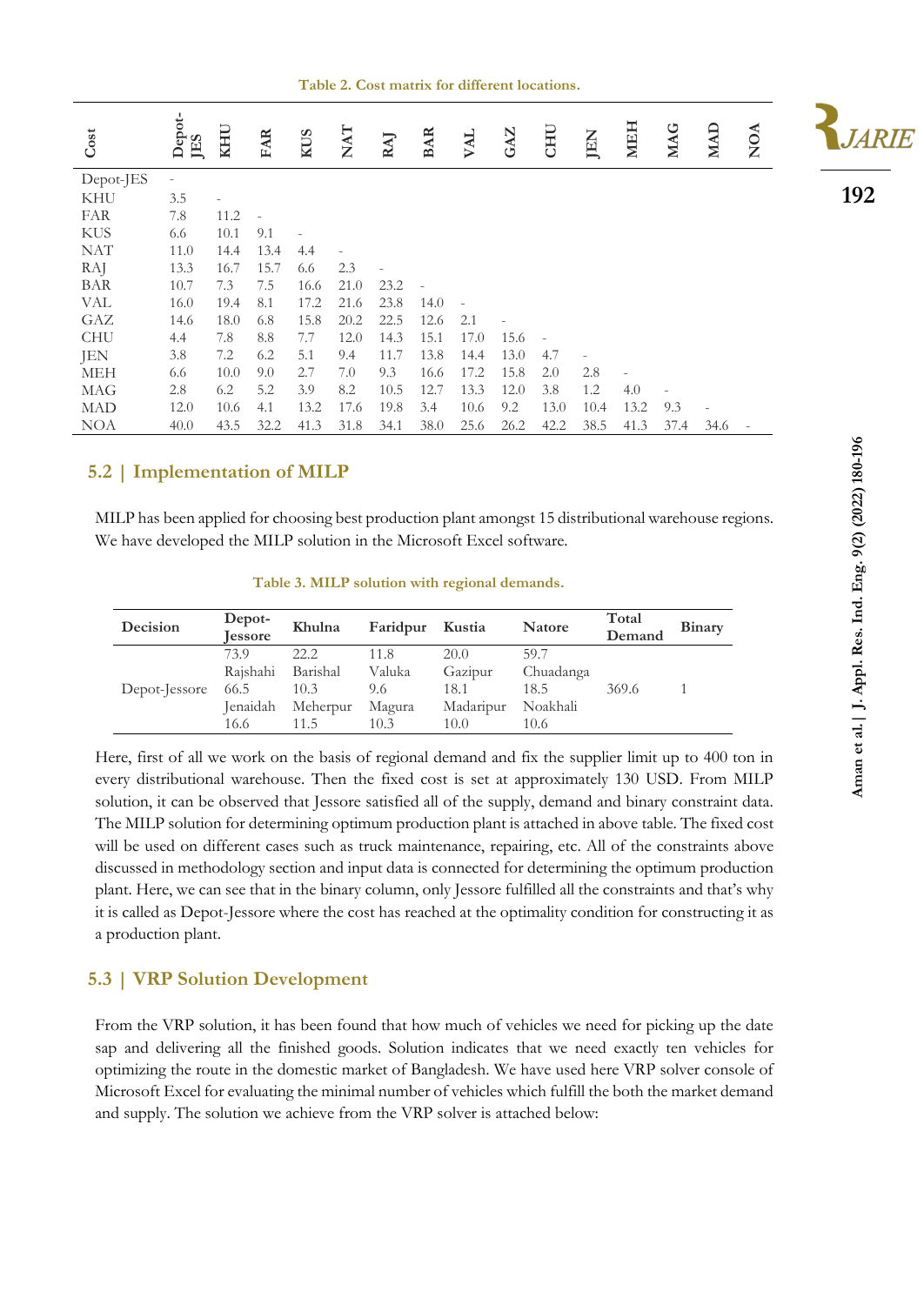**193**

| Vehicle<br>Number |                      | <b>Distance</b><br>Trip/Day Travelled Time Time/Day | Driving | Working | (km)/day<br>(Hour)<br>(Hour) | Load (ton)  | <b>Covered Area</b><br>by<br>each Vehicle            |
|-------------------|----------------------|-----------------------------------------------------|---------|---------|------------------------------|-------------|------------------------------------------------------|
| V1                | 10                   | 500                                                 | 6.17    | 16.73   |                              | 104         | Kustia,<br>Khulna,<br>Magura,<br>Jessore             |
| V <sub>2</sub>    | 5                    | 954.7                                               | 12.23   | 16.98   |                              | 51.4        | Khulna,<br>Kustia, Natore,<br>Chuadanga,<br>Jenaidah |
| V <sub>3</sub>    | $\mathfrak{Z}$       | 1050.6                                              | 13.53   | 16.53   |                              | 28.9        | Barishal,<br>Rajshahi,                               |
| V <sub>4</sub>    | $\mathfrak{Z}$       | 1101.2                                              | 12.70   | 15.70   |                              | 36          | Chuadanga<br>Natore                                  |
| V <sub>5</sub>    | $\mathfrak{Z}$       | 1061.7                                              | 13.00   | 16.00   |                              | 33.4        | Rajshahi,<br>Madaripur,<br>Meherpur                  |
| V <sub>6</sub>    | 3                    | 1012.1                                              | 12.13   | 15.13   |                              | 36          | Jenaidhah,<br>Rajshahi                               |
| V7                | 3                    | 1189.2                                              | 13.95   | 16.95   |                              | 35.8        | Gazipur,<br>Faridpur,<br>Rajshahi                    |
| V <sub>8</sub>    | $\mathbf{2}$         | 1017.9                                              | 11.95   | 13.70   |                              | 15.7        | Valuka,<br>Gazipur                                   |
| V <sub>9</sub>    | $\mathbf{1}$         | 1334.8                                              | 16.07   | 16.57   |                              | 10.6        | Noakhali                                             |
| V10<br>Total      | $\overline{2}$<br>35 | 809.4<br>10031.6                                    | 9.47    | 11.22   |                              | 24<br>375.8 | Rajshahi,<br>Natore                                  |

From the above table, it can also be concluded that ten vehicles are capable of supplying total 375.8 tons of date sap processed goods to various city of Bangladesh. The optimized vehicle route mapping provides a clear insight about how many trios should be made to supply demands and covers all the areas needed. Vehicle 4 and vehicle 9 are dedicated for only Natore and Noakhali respectively. All other vehicles accomplish milk runs for delivering goods in the most efficient way.



**Fig. 4. Vehicle routing map.**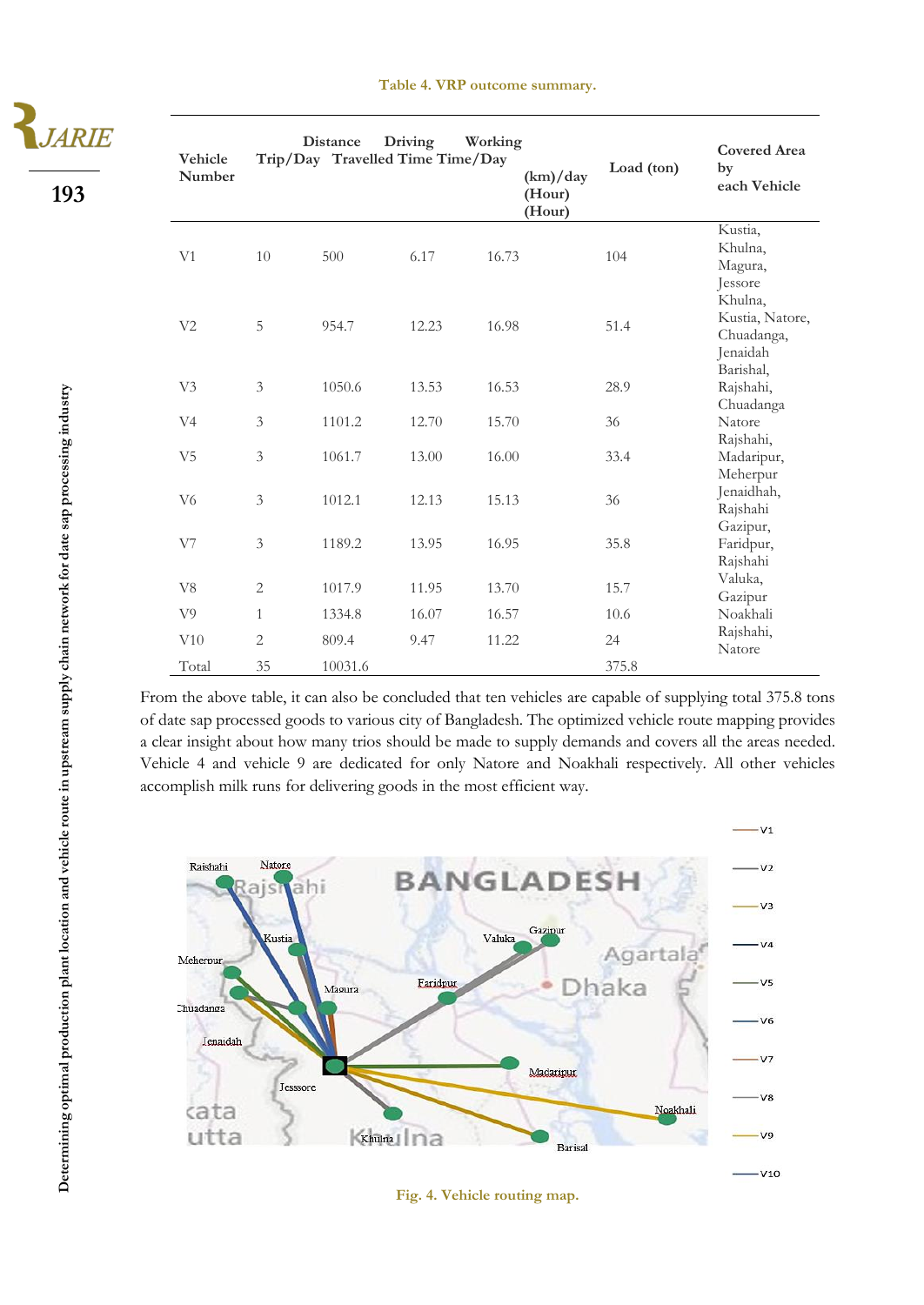#### **5.4 | Sensitivity Analysis**

Here, in this part, we develop a sensitivity analysis based on five parameters between a scenario of a traditional system and the proposed system. This sensitivity analysis will help us to visualize the theme of how the model will optimize the whole situation in the date industry. The sensitivity analysis is attached below:



**Fig. 5. Sensitivity analysis based on traditional system and proposed system.**

Here, in the above sensitivity analysis, we work on the parameters which are average working time, average load per vehicle per day, the average distance traveled, transportation cost, and truck number. From this, we draw a computational result that our suggested supply chain system helps on utilizing the average working hour, average load per vehicle per day, and average distance traveled more efficiently. Moreover, welcoming this new supply chain upstream network system in the upstream network will reduce transportation costs and truck numbers so that the whole system can reduce their cost and increase their productivity which will finally make a great impact on the profitability index of the date industry.

## **6 | Conclusion and Future Work**

The primary goal of this study is to determine the best site for a manufacturing plant and the most effective route development employing the fewest number of cars possible. Optimal routing and vehicle allocation are one of the most important decisions of the date sap industry. This article has demonstrated how to reduce transportation costs by using an optimal supply chain network in the data sector. In this paper, a MILP model has been developed for choosing the best plant location to build a robust supply chain network. We selected an optimal production plant location that will eventually help date industry professionals understand how Jessore will affect the domestic Bangladesh market if it is chosen as a production facility. To solve the VRP, the LNS algorithm has been utilized which observed that 10 vehicles are required for covering the demand of 15 areas.

This paper only worked on optimizing the upstream supply chain of the date industry. For future research, a study of downstream stages of the supply chain and its network optimization can be suggested. Moreover, many famous metaheuristics like Genetic Algorithm (GA), Particle Swarm Optimization (PSO), Simulated Annealing (SA), etc. can be applied for network optimization. Instead of using Microsoft Solver, C-PLEX and AMPL software can also play an important role in case of finding the optimal solution. Several future projects can be carried out by gathering enormous amounts of data, applying data science to produce more predictive analyses, and creating more interesting visualizations, all of which will benefit the future date industry in general. Scenario analysis will also aid in the construction of more future forecasts, and many future projects will be achievable as a result of overcoming the assumptions and limitations in this study due to a lack of data in this business. In the future, it will need to be improved by correctly collecting data and critically assessing it. Thus, it will drive more resilient supply chain solutions in this date sap processing industry.

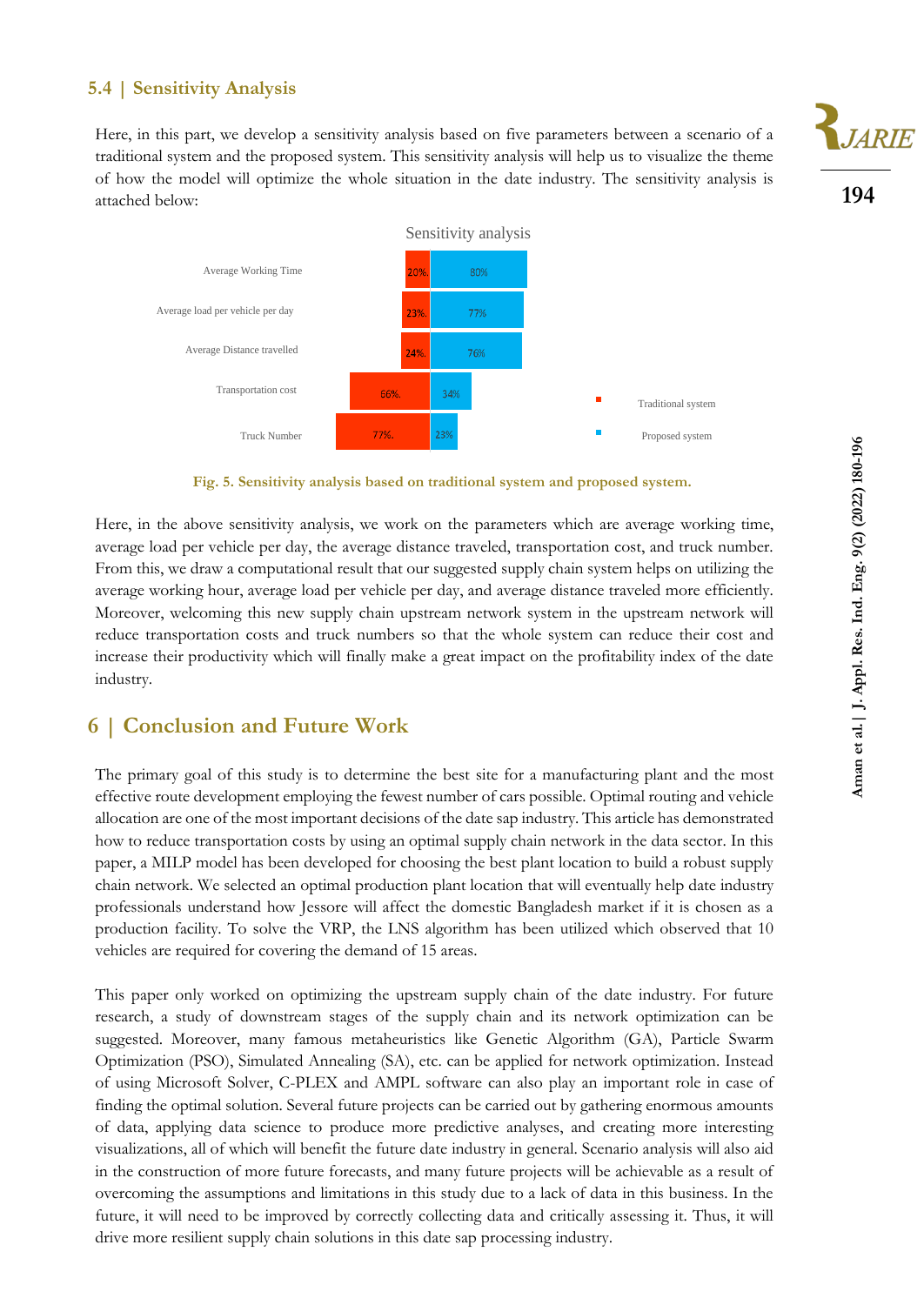**195**

## **Funding Source Declaration**

This research did not receive any specific grant from funding agencies in the public, commercial, or notfor-profit sectors.

## **Author Agreement**

The author of this paper affirm that the article is the authors' original work, hasn't received prior publication and isn't under consideration for publication elsewhere.

## **References**

- Tirkolaee, E., Abbasian, P., Soltani, M., & Ghaffarian, S. A. (2019). Developing an applied algorithm for multi-trip vehicle routing problem with time windows in urban waste collection: a case study. *Waste management & research*, *37*(1\_suppl), 4-13.
- Tirkolaee, E. B., Goli, A., Bakhshi, M., & Sangaiah, A. K. (2019). An Efficient biography-based optimization algorithm to solve the location routing problem with intermediate depots for multiple perishable products. In *deep learning and parallel computing environment for bioengineering systems* (pp. 189- 205). Academic Press.<https://doi.org/10.1016/B978-0-12-816718-2.00019-1>
- Singamsetty, P., & Thenepalle, J. (2021). Designing optimal route for the distribution chain of a rural LPG delivery system. *International journal of industrial engineering computations*, *12*(2), 221-234.
- Sangaiah, A. K., Tirkolaee, E. B., Goli, A., & Dehnavi-Arani, S. (2020). Robust optimization and mixedinteger linear programming model for LNG supply chain planning problem. *Soft computing*, *24*(11), 7885- 7905.
- [5] Goli, A., Aazami, A., & Jabbarzadeh, A. (2018). Accelerated cuckoo optimization algorithm for capacitated vehicle routing problem in competitive conditions. *International journal of artificial intelligence*, *16*(1), 88-112.
- Tirkolaee, E. B., Alinaghian, M., Hosseinabadi, A. A. R., Sasi, M. B., & Sangaiah, A. K. (2019). An improved ant colony optimization for the multi-trip Capacitated Arc Routing Problem. *Computers & electrical engineering*, *77*, 457-470.
- [7] Goli, A., & Malmir, B. (2020). A covering tour approach for disaster relief locating and routing with fuzzy demand. *International journal of intelligent transportation systems research*, *18*(1), 140-152.
- Tirkolaee, E. B., Goli, A., & Weber, G. W. (2020). Fuzzy mathematical programming and self-adaptive artificial fish swarm algorithm for just-in-time energy-aware flow shop scheduling problem with outsourcing option. *IEEE transactions on fuzzy systems*, *28*(11), 2772-2783.
- Tirkolaee, E. B., Goli, A., Weber, G. W., & Szwedzka, K. (2020). A novel formulation for the sustainable periodic waste collection arc-routing problem: a hybrid multi-objective optimization algorithm. In *logistics operations and management for recycling and reuse* (pp. 77-98). Springer, Berlin, Heidelberg. [https://link.springer.com/chapter/10.1007/978-3-642-33857-1\\_5](https://link.springer.com/chapter/10.1007/978-3-642-33857-1_5)
- Tirkolaee, E. B, Hadian, S., & Golpira, H. (2019). A novel multi-objective model for two-echelon green routing problem of perishable products with intermediate depots. *Journal of industrial engineering and management studies*, *6*(2), 196-213.
- Tirkolaee, E. B., Hosseinabadi, A. A. R., Soltani, M., Sangaiah, A. K., & Wang, J. (2018). A hybrid genetic algorithm for multi-trip green capacitated arc routing problem in the scope of urban services. *Sustainability*, *10*(5), 1366.<https://doi.org/10.3390/su10051366>
- Tirkolaee, E. B., Mahdavi, I., & Esfahani, M. M. S. (2018). A robust periodic capacitated arc routing problem for urban waste collection considering drivers and crew's working time. *Waste management*, *76*, 138-146.
- [13] Yantong, L. I., Feng, C. H. U., Zhen, Y. A. N. G., & Calvo, R. W. (2016). A production inventory routing planning for perishable food with quality consideration. *Ifac-papersonline*, *49*(3), 407-412.
- Erdoğan, G. (2015). *User's manual for VRP spreadsheet solver*. Retrieved from [https://sit.instructure.com/courses/16222/files/1682321/download?download\\_frd=1](https://sit.instructure.com/courses/16222/files/1682321/download?download_frd=1)